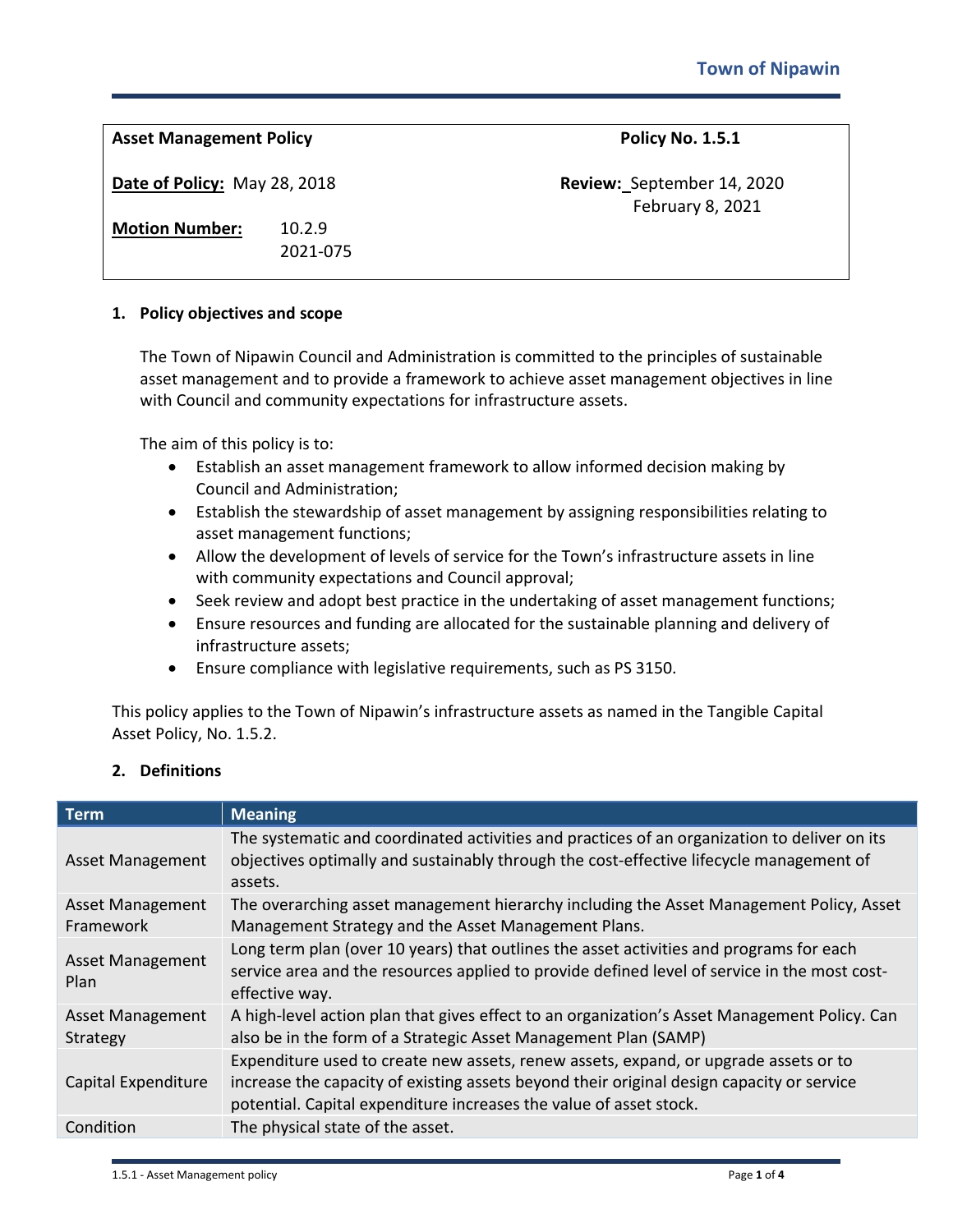| <b>Term</b>              | <b>Meaning</b>                                                                                                                                                                                                                                                                                                                                                       |
|--------------------------|----------------------------------------------------------------------------------------------------------------------------------------------------------------------------------------------------------------------------------------------------------------------------------------------------------------------------------------------------------------------|
| Infrastructure<br>Assets | Stationary systems forming a network or a portfolio of assets serving whole communities,<br>where the system as a whole is intended to be maintained indefinitely at a particular level of<br>service potential by the continuing replacement and refurbishment of its components.                                                                                   |
| Level of Service         | The parameters or combination of parameters that reflect the social, political, economic, and<br>environmental outcomes that the organization delivers.                                                                                                                                                                                                              |
| Lifecycle Cost           | The total cost of an asset throughout its life including planning, design, construction,<br>acquisition, operation, maintenance, rehabilitation, and disposal costs.                                                                                                                                                                                                 |
| Maintenance              | All actions necessary for retaining an asset as near as practicable to its original condition but<br>excluding rehabilitation or renewal. Maintenance does not increase the service potential of<br>the asset or keep it in its original condition. Maintenance slows down the deterioration and<br>delays when rehabilitation, renewal or replacement is necessary. |
| Rehabilitation           | Works to rebuild or replace parts or components of an asset to restore it to a required<br>functional condition and extend its life which may incorporate some modification. This<br>involves repairing the asset to deliver its original level of service without resorting to<br>significant upgrade or renewal, using available techniques and standards.         |
| Renewal                  | Works to replace existing assets or facilities with assets or facilities of equivalent capacity or<br>performance capability.                                                                                                                                                                                                                                        |
| Replacement              | The complete replacement of an asset that has reached the end of its useful life so as to<br>provide a similar or agreed alternative level of service.                                                                                                                                                                                                               |
| <b>Risk</b>              | The effect of uncertainty on objectives. Risk events are events which may compromise the<br>delivery of the organization's strategic objectives.                                                                                                                                                                                                                     |
| Useful Life              | The period over which an asset or component is expected to be available for use by an<br>entity.                                                                                                                                                                                                                                                                     |
| <b>Asset Owner</b>       | This position takes ownership responsibility for the management of assets and is usually<br>responsible for policy and overall asset strategy.                                                                                                                                                                                                                       |
| Asset Custodian          | This role is normally the technical expert and has responsibility for collecting and maintaining<br>asset data, determining works programs and maintenance strategies, etc.                                                                                                                                                                                          |

*Source: International Infrastructure Management Manual*

## **3. Policy Content**

The Town of Nipawin Council and Administration is committed to implementing a systematic asset management methodology to the infrastructure assets that are managed by the Town. This includes ensuring that assets are planned, created, operated, maintained, renewed, and disposed of in accordance with PS 3150, Tangible Capital Asset Policy No. 1.5.2, Purchasing Policy No. 1.3.4, and best practice.

The asset management function will ensure that the Town of Nipawin meets strategic and sustainable delivery objectives while delivering the highest appropriate level of service through its assets.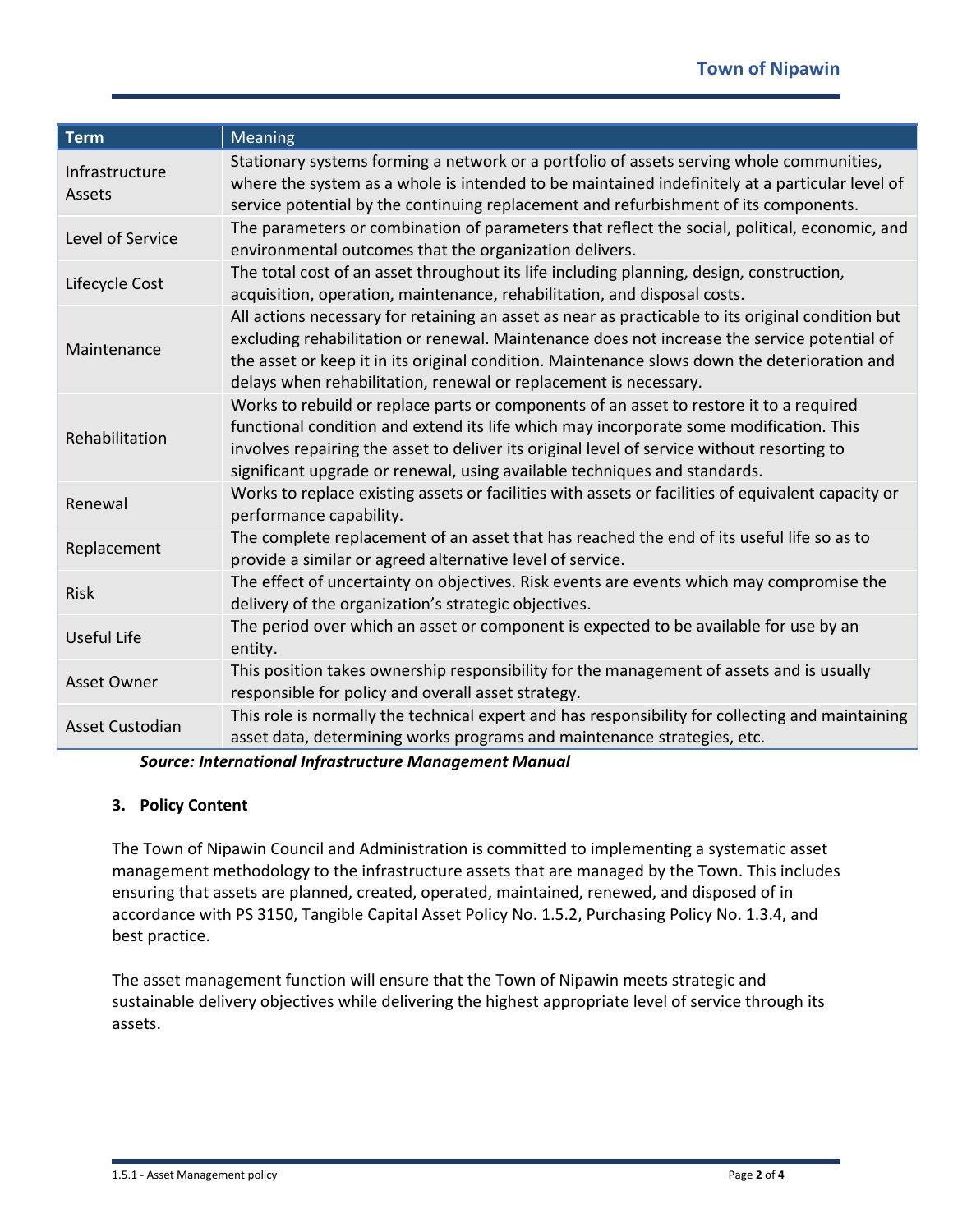To ensure the objectives of this policy are met, Town Administration will undertake to:

- Consult with the community and key stakeholders to establish levels of service and appropriate intervention;
- Implement an inspection regime to monitor asset condition and service delivery;
- Use asset information to inform renewal priorities in line with agreed levels of service;
- Ensure that risk to the municipality is a key consideration in decision making;
- Develop and commit to long term capital work plans and programs that support the needs of the community in accordance with Council's Strategic Plans;
- Allocate adequate resources for development and delivery of asset management functions in accordance with the asset management strategy, asset management plans, service level documents (all need to be developed), and Council strategies;
- Develop systems for the management of assets that are integrated across all areas of Town operations;
- Ensure that asset management practice reviews are undertaken to achieve best practice in asset accounting, lifecycle costing and alternative delivery modes to ensure sustainability, value for money and social equity in asset service delivery;
- Ensure that asset management practices conform to legislative requirements and best practice.

### **4. Responsibilities**

To achieve the intent of this policy, Town Council and Administration must embrace the asset management philosophy and support its implementation by assigning responsibilities across the organization.

## **Town Elected Officials**

- To adopt strategic direction for Council in relation to asset management;
- To support the implementation of advanced asset management practices across the organization;
- To ensure appropriate resources and funding for asset management activities.

#### **Senior Management**

- Provide professional advice to Council to enable informed asset management decisions;
- Promotion of asset management across the organization;
- Ensure consultation occurs between staff, Council, and the community;
- Monitor progress and performance in the implementation of asset management plans;
- Allocate appropriate resources to achieve asset management objectives;
- Ensure outcomes support Council's Strategic Plan.

#### **Asset & Risk Management (A.R.M) Working Group**

- Implement asset management policies and strategies;
- Develop and implement asset management plans;
- Establish current levels of service for infrastructure assets, compare to benchmarks, assess against community needs, and identify gaps or challenges;